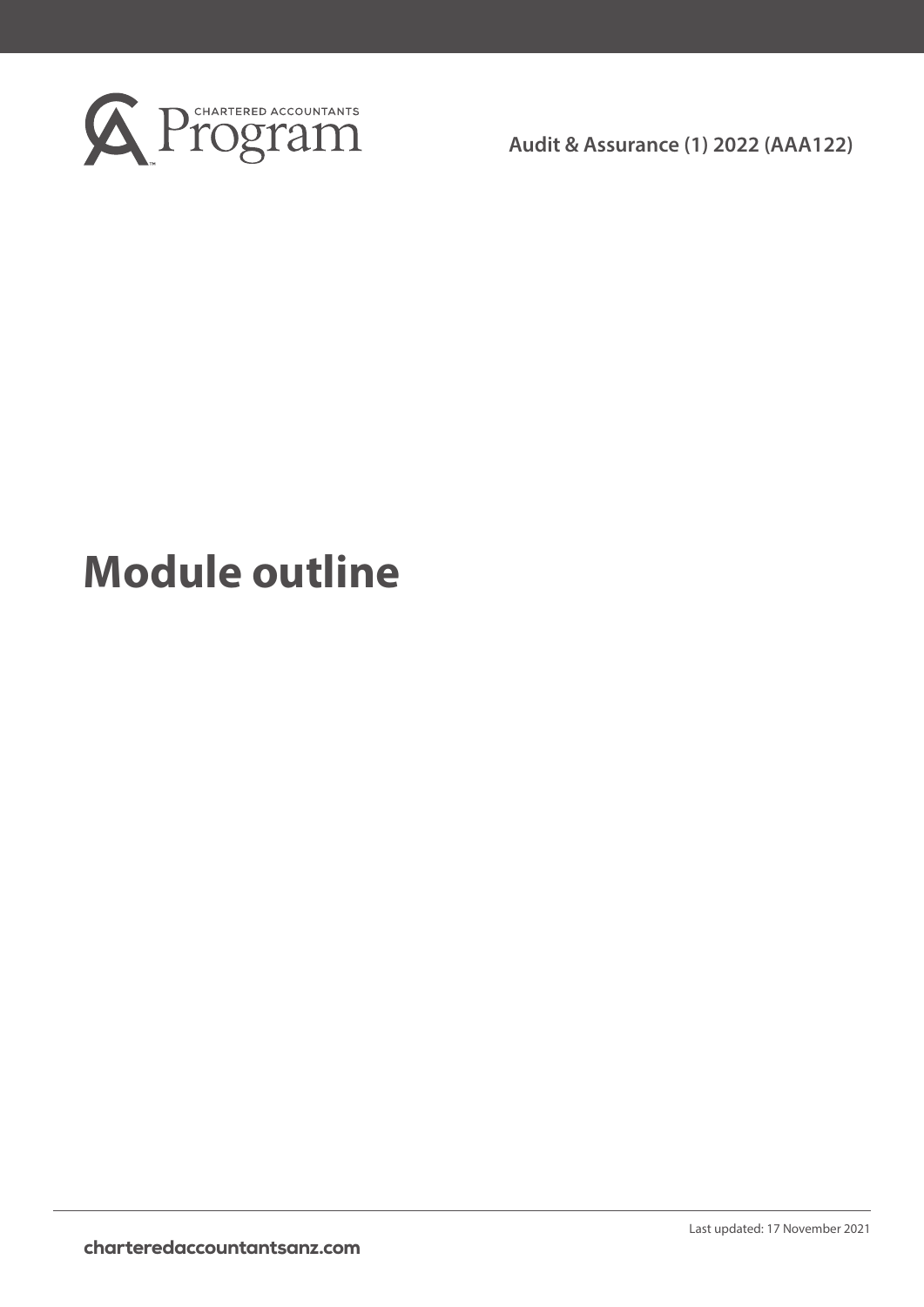**[This page has deliberately been left blank]**

Copyright © Chartered Accountants Australia and New Zealand 2022. All rights reserved.

This publication is copyright. Apart from any use as permitted under the *Copyright Act 1968* (Australia) and *Copyright Act 1994* (New Zealand), as applicable, it may not be copied, adapted, amended, published, communicated or otherwise made available to third parties, in whole or in part, in any form or by any means, without the prior written consent of Chartered Accountants Australia and New Zealand.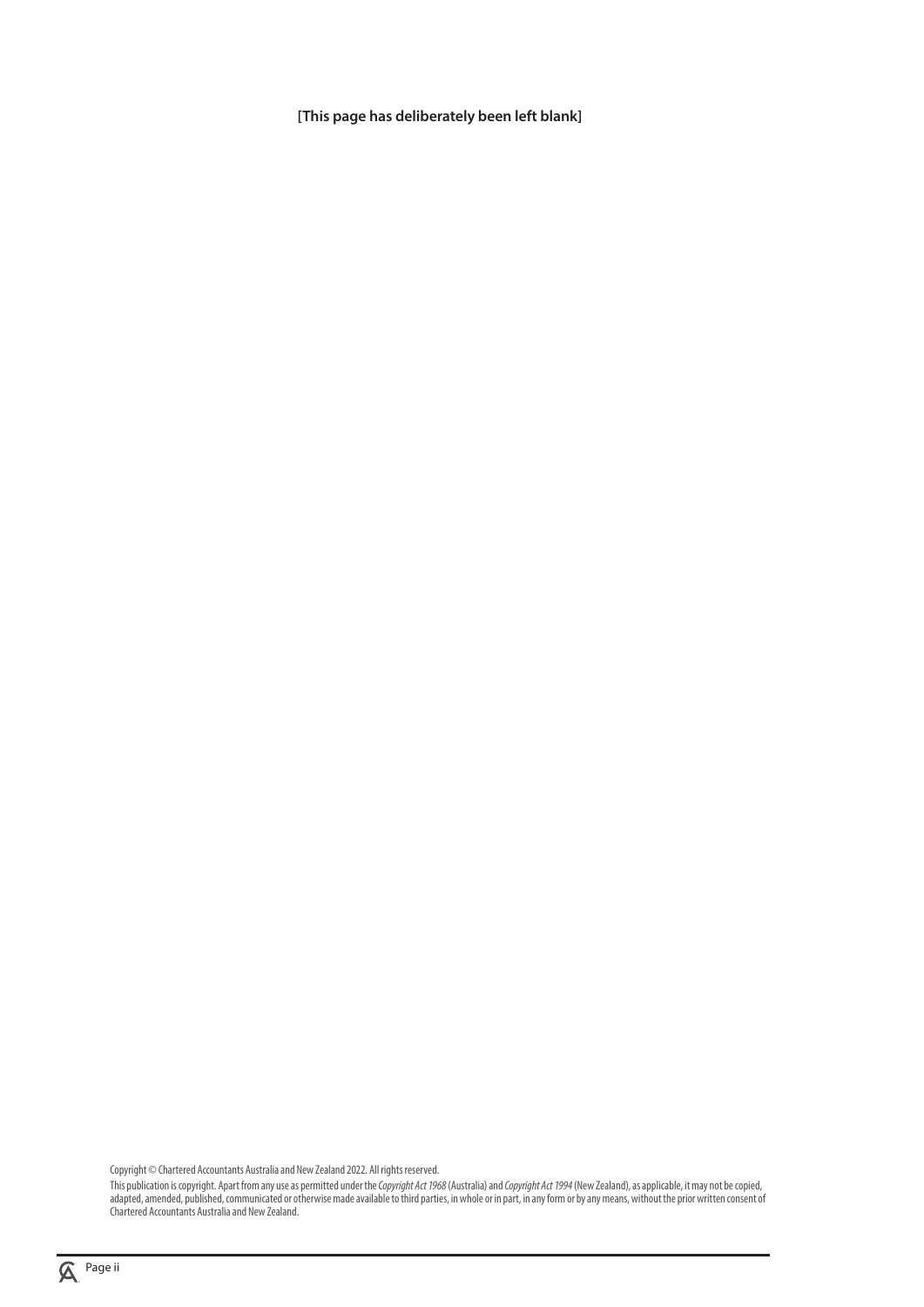# **Audit & Assurance (AAA)**

## **Overview**

The *Audit and Assurance* (AAA) module examines and applies the relevant Auditing, Assurance and Ethics Standards to various scenarios. It is practical in nature with candidates required to apply the Standards to different scenarios, including a comprehensive case study which integrates Units 1 through 10 and a case study which integrates Units 1, 11 and 12.

The AAA module is one of the five (5) compulsory modules in the Chartered Accountants Program.

## **How is the AAA module taught?**

The AAA module is 12 weeks in duration plus a one-week study break. It offers flexible learning options with the delivery of materials online through myLearning, which is accessible after candidates enrol in the module.

## **Assumed knowledge**

It is essential for candidates to have a basic understanding of accounting systems and the recording of transactions in order to understand the audit of general purpose financial statements. Without this knowledge, it would be very difficult for candidates to understand the fundamental auditing concepts.

It is assumed that candidates would have a good understanding of the following concepts from their undergraduate studies:

- Financial accounting and preparation of general purpose financial statements (refer to the Financial Accounting & Reporting module's assumed knowledge). It is assumed that you would have a basic understanding of International Financial Reporting Standards (IFRSs) or national equivalents.
- Standard business processes, and how they are recorded in the relevant accounting system and reflected in the financial statements, including the following:
	- Sales how a sale/revenue and the related trade receivable is recorded in an entity's accounting system, either directly or via a subsidiary ledger.
	- Payroll how components of payroll are recorded by an entity (e.g. gross salary, superannuation/pension contributions, workers' compensation payments/insurance, tax deductions and payments).
	- Purchases how the purchase of a good or service is recorded in an entity's accounting system, either directly or via a subsidiary ledger.
	- Inventory how items purchased for manufacture or resale by an entity go through the entity's inventory and COGS (cost of goods sold) accounts.
	- Asset management (property, plant and equipment/intangible assets) how these items are recorded by an entity and how associated depreciation/amortisation/impairment is recorded.
- The role of an auditor, the objectives of an audit of general purpose financial statements, and the auditor's professional, ethical and legal responsibilities.
- The need for the auditor to obtain an understanding of the entity and its environment, assess audit risk and determine materiality.
- The key components of the audit process, the broad categories of audit procedures (tests of control and substantive procedures) for obtaining sufficient appropriate audit evidence to support audit assertions.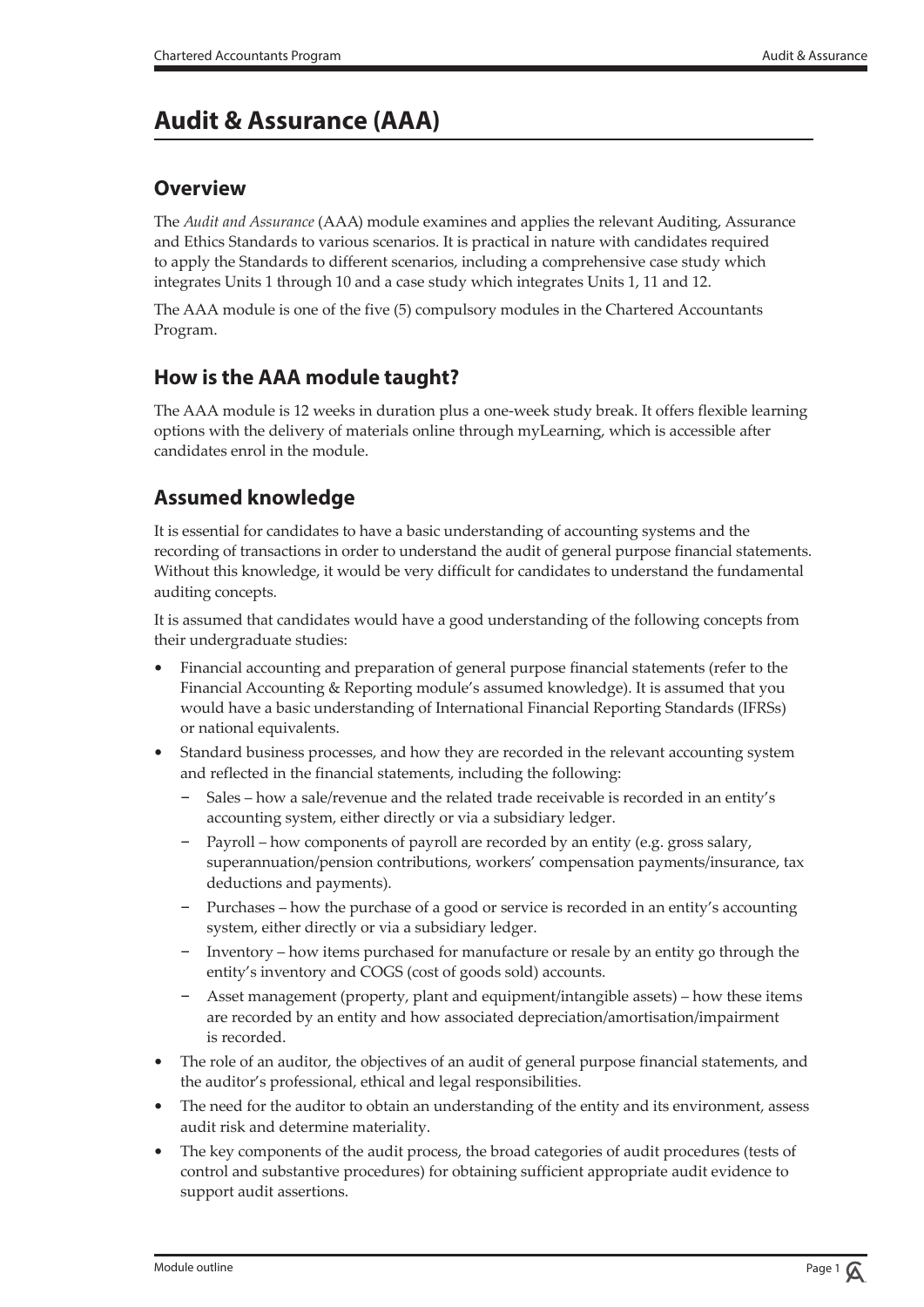- The types of audit opinions.
- The difference between audit review and other assurance engagements. It is assumed that you would have a basic understanding of:
	- International Standards on Auditing (ISAs) or national equivalents.
	- International Code of Ethics for Professional Accountants including International Independence Standards or national equivalents.

## **Suggested module plan and time allocation**

The expected workload for this module is a minimum of 10 hours per week over 12 weeks, or 120 hours in total, excluding module orientation, online assessments, final exam and study time for the final exam. Candidates are advised to plan their enrolment carefully around work and other commitments, to ensure they are able to devote the time required to their studies.

The suggested module plan with key dates for AAA122 is provided below. It is also available on myLearning.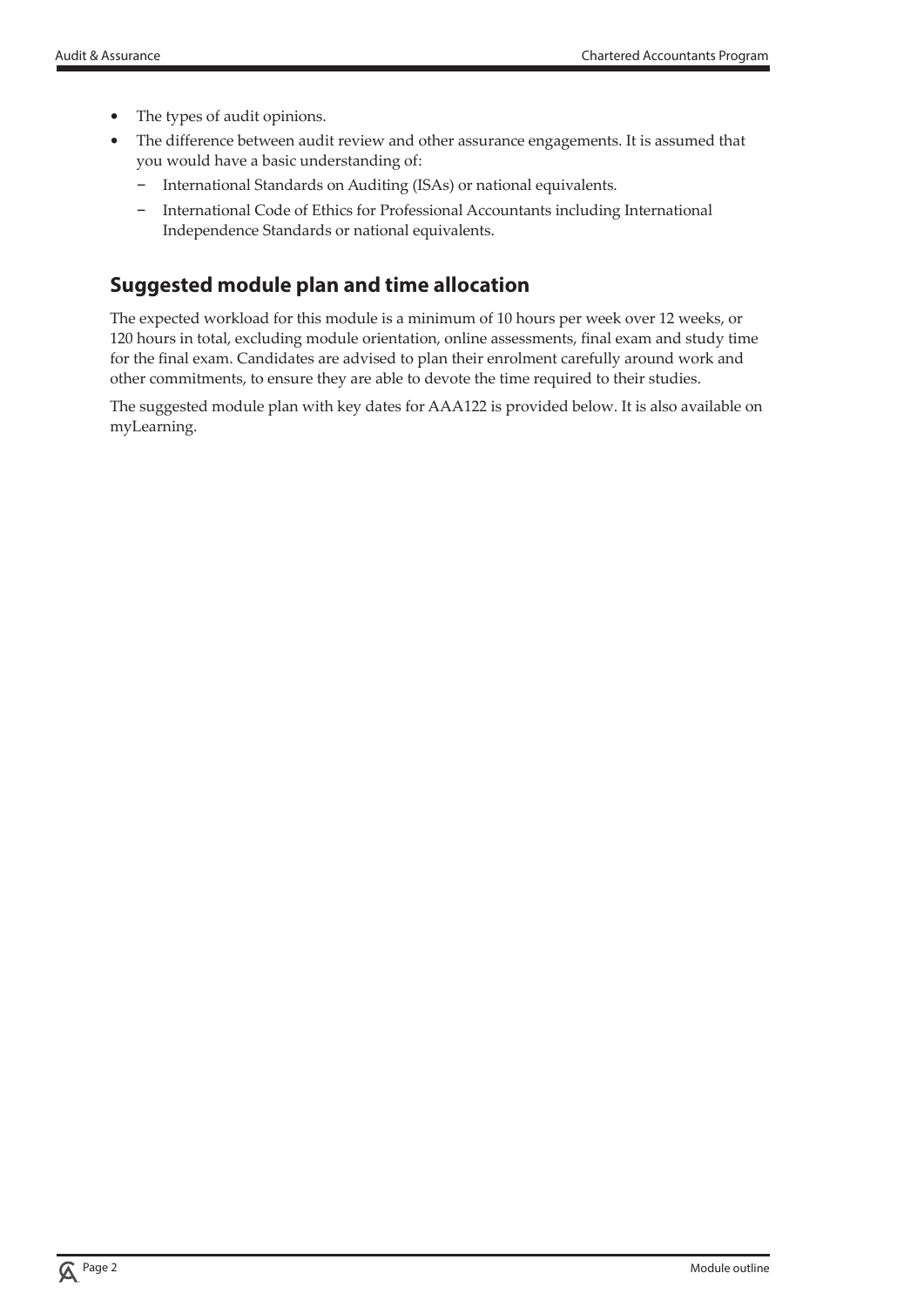## **Suggested module plan**

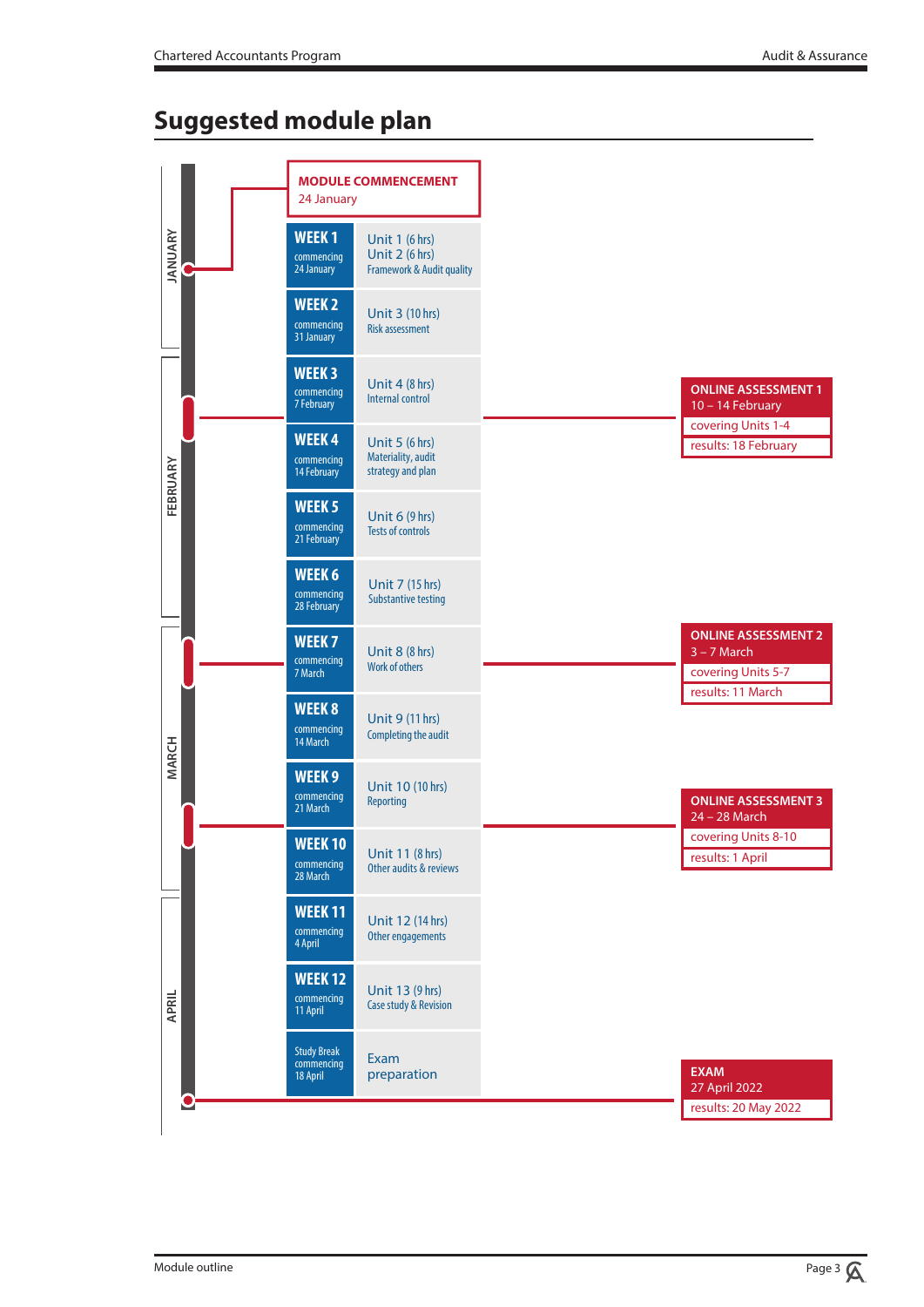## **Module learning outcomes and how they align with module (CSG) units**

Module learning outcomes provide an outline of the expected knowledge and skill level achieved on completion of the module.

On successful completion of the module candidates will be able to:

| <b>Module Learning Outcomes</b>                                                                                                                                    | $\overline{2}$ |  |            |              |              | 4 5 6 7 8 9 | $10-1$              |  |  |
|--------------------------------------------------------------------------------------------------------------------------------------------------------------------|----------------|--|------------|--------------|--------------|-------------|---------------------|--|--|
| MLO1 Plan, perform and complete the audit of<br>historical financial statements                                                                                    |                |  | $\sqrt{2}$ | $\checkmark$ | $\checkmark$ | $\sqrt{ }$  |                     |  |  |
| MLO2 Apply International Auditing Standards<br>or National Generally Accepted Auditing<br>Standards, and applicable laws and regulations<br>to an audit assignment |                |  |            |              |              |             | 1 1 1 1 1 1 1 1 1 1 |  |  |
| MLO3 Prepare an auditor's report in accordance<br>with relevant Auditing Standards                                                                                 |                |  |            |              |              |             |                     |  |  |
| MLO4 Undertake significant elements in the<br>planning, performance and completion of other<br>assurance service engagements                                       |                |  |            |              |              |             |                     |  |  |
| MLO5 Explain current issues in assurance and<br>auditing and the impact these will have on<br>clients and professional practice                                    |                |  |            |              |              |             |                     |  |  |

## **Unit learning objectives**

Unit learning objectives provide an outline of the expected knowledge and skill level achieved on completion of the unit. Unit learning objectives are shown on the unit learning page and on the first CSG page for each unit. Each unit learning objective commences with a verb, such as explain, calculate, demonstrate etc. These terms are defined in the 'Task words' section below.

| <b>AAA</b> module                                      |                                                                                                                                                                                                                                                                                                                                                                                                                             |
|--------------------------------------------------------|-----------------------------------------------------------------------------------------------------------------------------------------------------------------------------------------------------------------------------------------------------------------------------------------------------------------------------------------------------------------------------------------------------------------------------|
| <b>Unit topic</b>                                      | <b>Unit learning objectives</b>                                                                                                                                                                                                                                                                                                                                                                                             |
| Unit 1: Assurance<br>framework                         | Identify and apply the elements and objectives of an assurance engagement<br>٠<br>Determine which entities are required by the legislation to be audited<br>٠<br>Consider the overall responsibilities of an auditor<br>٠<br>Apply the requirements of preparing audit documentation<br>٠<br>Explain current issues in auditing and the impact these will have on clients<br>٠<br>and professional practice                 |
| Unit 2: Audit quality and<br>pre-engagement activities | • Apply quality control procedures at a firm and individual audit engagement<br>levels<br>• Apply ethical principles and auditor independence requirements to<br>given situations<br>• Identify and evaluate issues that the auditor must consider in accepting an<br>audit engagement and prepare an engagement letter<br>• Apply the requirements regarding auditor's communication with those<br>charged with governance |
| Unit 3: Risk assessment                                | Design and perform risk assessment procedures<br>٠<br>Identify and assess risks of material misstatement due to error and fraud<br>٠                                                                                                                                                                                                                                                                                        |
| Unit 4: Internal control                               | Design and perform risk assessment procedures<br>$\bullet$<br>Identify and assess risks of material misstatement due to error and fraud<br>Evaluate the entity's internal control<br>$\bullet$                                                                                                                                                                                                                              |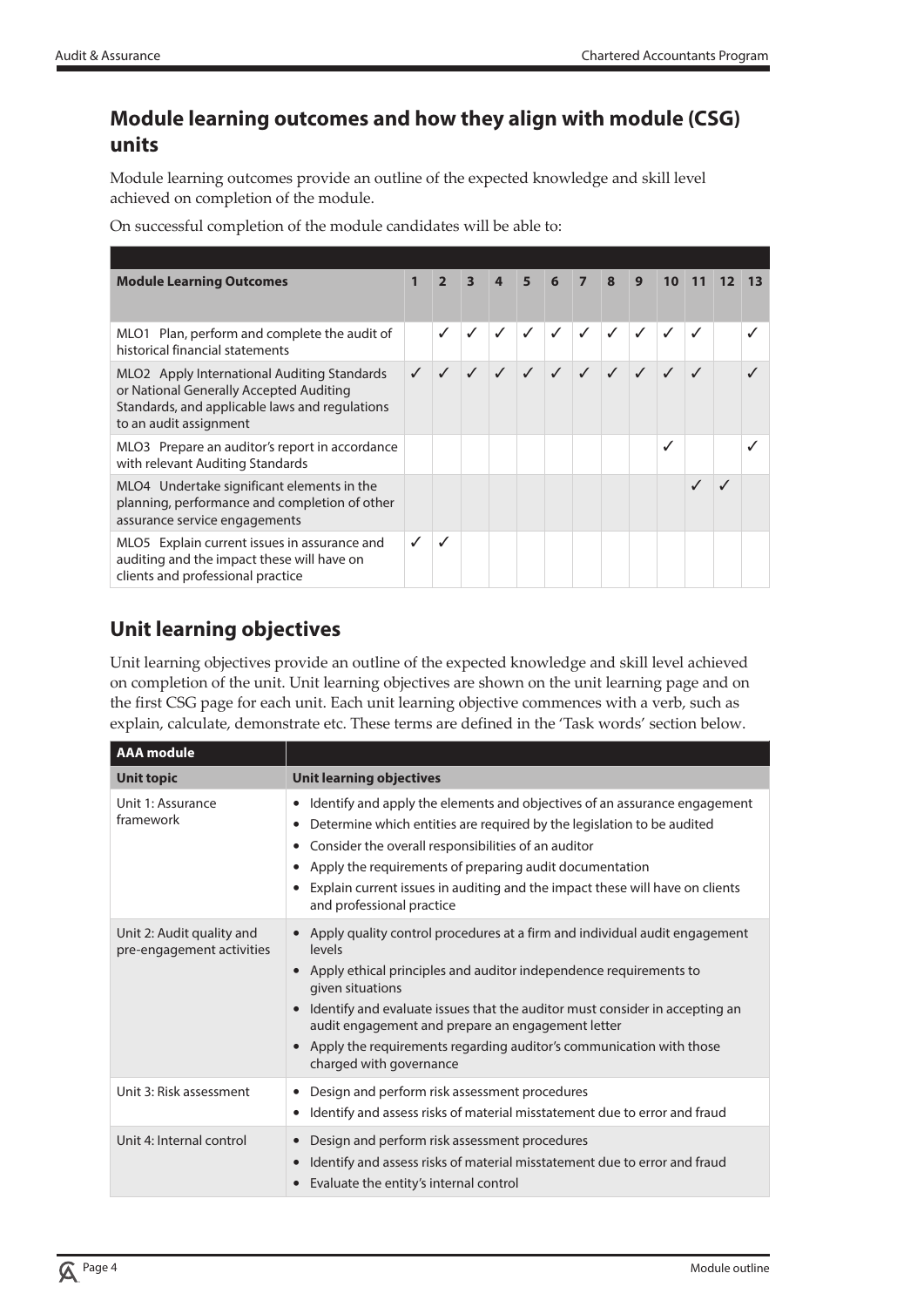| <b>AAA</b> module                                                                         |                                                                                                                                                                                                                                                                                                                          |
|-------------------------------------------------------------------------------------------|--------------------------------------------------------------------------------------------------------------------------------------------------------------------------------------------------------------------------------------------------------------------------------------------------------------------------|
| <b>Unit topic</b>                                                                         | <b>Unit learning objectives</b>                                                                                                                                                                                                                                                                                          |
| Unit 5: Materiality, audit<br>strategy and audit plan                                     | Calculate materiality levels for an audit engagement<br>$\bullet$<br>Develop an audit strategy and audit plan, and assess whether changes are<br>required in response to audit findings                                                                                                                                  |
| Unit 6: Tests of controls                                                                 | Design and perform tests of controls and evaluate the results<br>$\bullet$                                                                                                                                                                                                                                               |
| Unit 7: Substantive testing                                                               | Design and perform substantive procedures and evaluate the results<br>$\bullet$                                                                                                                                                                                                                                          |
| Unit 8: Using the work of<br>others                                                       | • Assess the auditor's responsibilities with respect to using the work of others                                                                                                                                                                                                                                         |
| Unit 9: Completing<br>the audit                                                           | Design and perform substantive procedures and evaluate the results<br>Evaluate the sufficiency and appropriateness of audit evidence<br>Evaluate the effects of misstatements identified in the audit<br>Apply the requirements regarding auditor's communication with those<br>$\bullet$<br>charged with governance     |
| Unit 10: Auditor's reports                                                                | Determine the appropriate audit opinion and prepare the auditor's report<br>$\bullet$                                                                                                                                                                                                                                    |
| Unit 11: Other audits<br>of historical financial<br>information and review<br>engagements | Apply auditing standards to engagements other than audits of general<br>purpose financial statements<br>• Apply the relevant standards to reviews of historical financial information                                                                                                                                    |
| Unit 12: Other<br>engagements                                                             | Determine the appropriate standards to apply to other assurance<br>$\bullet$<br>engagements and related services engagements<br>• Plan, perform and complete significant elements of other assurance<br>engagements and related services engagements                                                                     |
| Unit 13: Case study                                                                       | • Plan, perform and complete the audit of historical financial statements<br>• Apply international Auditing Standards or national generally accepted<br>Auditing Standards and applicable laws and regulations to an audit<br>assignment<br>• Prepare an auditor's report in accordance with relevant Auditing Standards |

## **Learning resources and support materials**

The AAA module has a range of resources and supports available for candidates, including:

#### **Hard copy learning material**

• Candidate Study Guide – after enrolment in the AAA module, candidates will receive a hard copy of the core content for the module.

#### **Online learning material**

- Announcements.
- Module orientation and unit introductions.
- Prescribed textbook.
- Candidate Study Guide (CSG).
- Worked examples.
- Activities.
- Activity solutions.
- Quick reference guides.
- Technical videos.
- Unit quizzes.
- Practice online assessments to help you prepare for each assessment.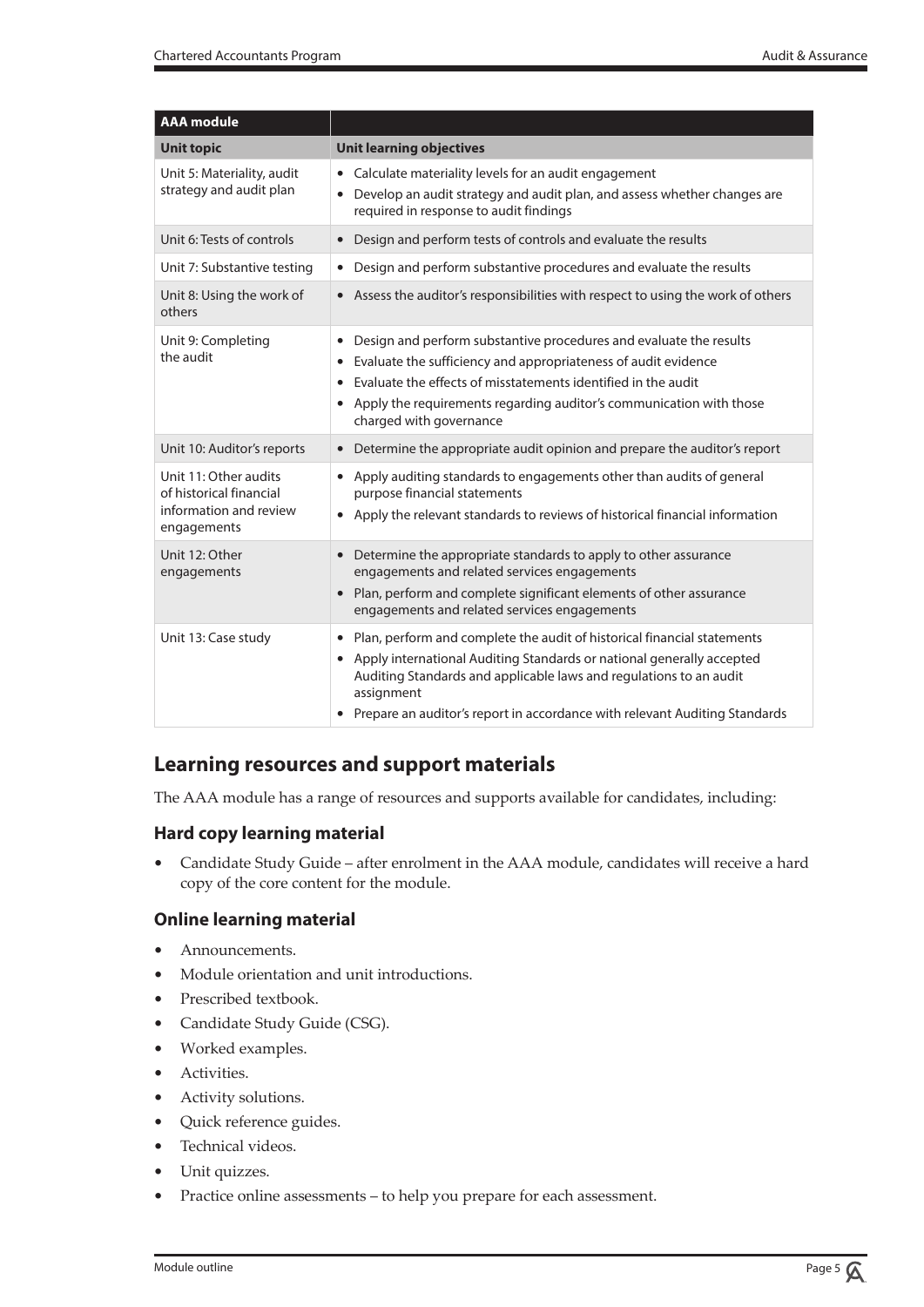- Past exam papers from the previous terms.
- Assessment results and feedback.

#### **Additional online support tools**

- Discussion forums
	- Unit forums where candidates can ask specific technical questions related to unit content.
	- Peer-to-peer forum where candidates can form study groups or discuss issues in groups with other candidates.
	- Other forums where module leaders can post additional guidance for candidates.

## **Date convention**

Generally, the date format is as follows:

Dates for the current decade are expressed as 20XX, the preceding decade are expressed as 20WX and future years outside of this decade dates are expressed as 20YX. For example, 20X3 would be the equivalent of 2013 and 20W6 would be 2006, and 20Y3 would be equivalent to 2023. All years are treated as having 365 days.

## **Required readings**

The examinable content for the AAA module includes the Candidate Study Guide, worked examples, activities and the Auditing, Assurance and Ethics Standards listed in the 'Readings' section for each unit. Each of the Auditing, Assurance and Ethics Standards listed in the 'Readings' section for each unit are to be read in its entirety, unless otherwise stated.

The AAA module is based on the International Auditing and Assurance Standards and other pronouncements. Australia-specific and New Zealand-specific guidance is provided in the CSG where relevant. Where a question refers or requires candidates to provide a reference to a Standard, International Standards, Australian Standards or New Zealand standards can be used.

The 'Readings' section in each unit indicates corresponding readings under International, Australian and New Zealand Standards and other pronouncements. Candidates are required to choose and apply one set of Standards throughout the AAA module – either International Standards, Australian Standards or New Zealand Standards.

Australian and MICPA candidates should refer to the Australian-specific guidance and exclude the New Zealand-specific material from the studies. New Zealand candidates should refer to the New Zealand- specific boxes and exclude the Australian-specific guidance from their studies.

#### **Prescribed textbook**

The prescribed textbooks for the module are as follows:

- For candidates in Australia CA ANZ 2021, *Auditing, Assurance and Ethics Handbook Australia*, John Wiley & Sons Australia, Milton, Qld.
- For candidates in New Zealand CA ANZ 2021, *Auditing, Assurance and Ethics Handbook New Zealand*, John Wiley & Sons Australia, Milton, Qld.

The prescribed textbooks for this module refer to local Standards for Australia and New Zealand. These Standards are accessible on the AUASB website (www.auasb.gov.au) and the XRB website (www.xrb.govt.nz) respectively.

Candidates may also use the International Standards. These are accessible free of charge, upon registration, on the IFAC website (www.ifac.org).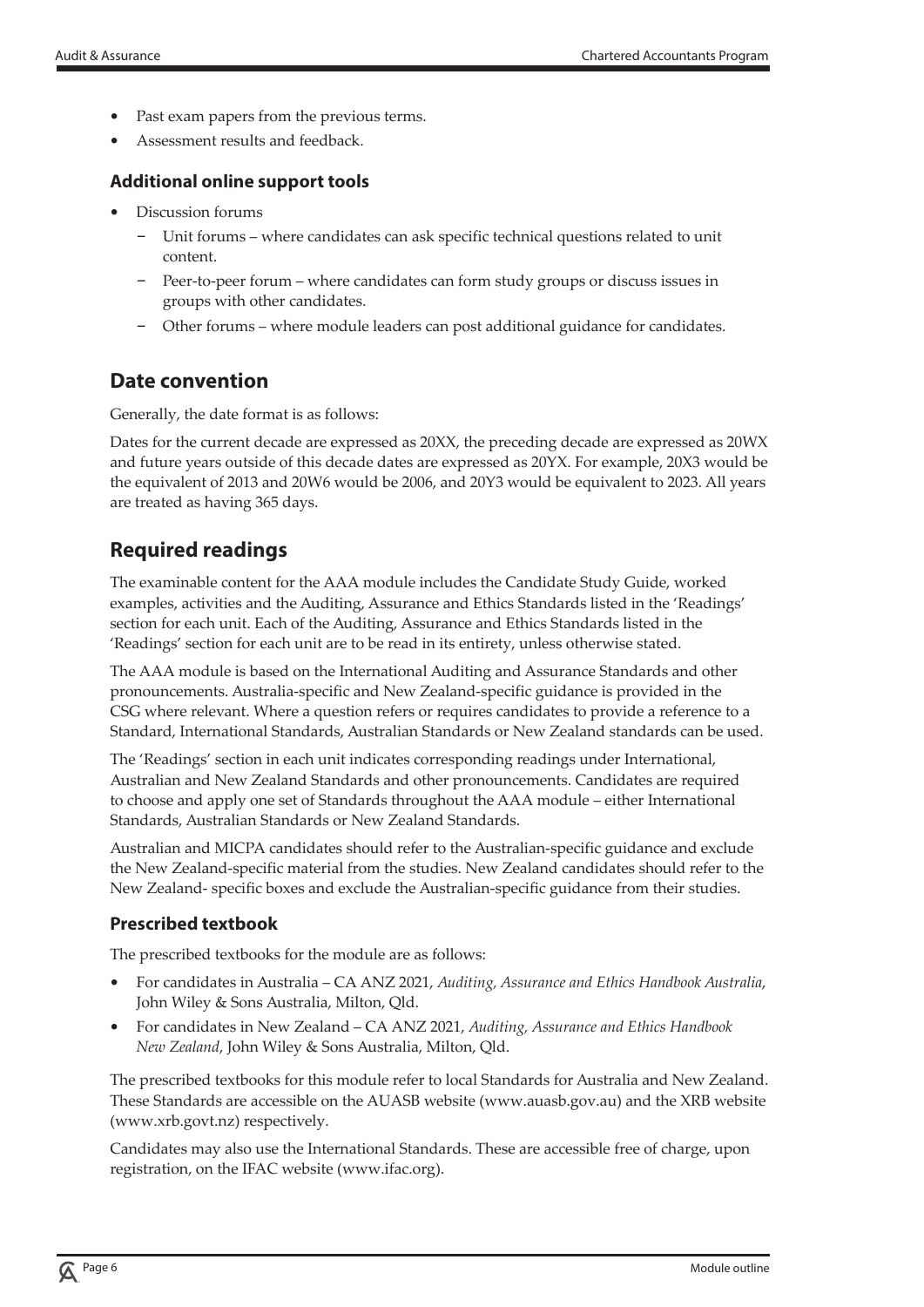## **Six-month rule**

Legislation changes constantly. In the Program modules, candidates are expected to be up to date with relevant legislation, Standards, cases, rulings, determinations and other guidance as they stand six months before the exam date unless otherwise stated. In some instances the International Auditing and Assurance Standard may have been updated while the Australian Standard or the New Zealand Standard may not.

Candidates are always encouraged to be aware of current developments in all areas.

The relevent date for Auditing and Assurance Standards and other material is the effective date. Early adoption of Standards is generally encouraged.

## **Assessment**

**Assessment component Contribution to final marks Details** Online assessment 20 marks Three (3) online assessments Before being eligible to attempt each online assessment, you must formally affirm the Candidate Code of Conduct (3 affirmations, each completed online) Each assessment will consist of 10 multiple-choice questions Each assessment has a time limit of 90 minutes It is important you attempt all online assessments Your results and detailed feedback are accessible on My Grades Exam 80 marks **Format:** Four (4) compulsory multi-part questions based on the learning outcomes **Time:** Three (3) hours, and 30 minutes **Resources:** The exam is open book 100 marks You must achieve 50 marks or more overall, **AND** 40 marks out of 80 in the exam to pass the module

The assessment components are outlined below:

To pass the module, candidates must:

- 1. pass the exam (achieving 40 out of 80 marks or more), and
- 2. pass the module overall (achieving 50 out of 100 marks or more).

It is therefore critical for candidates to practise exam technique and make the most of the time that you have.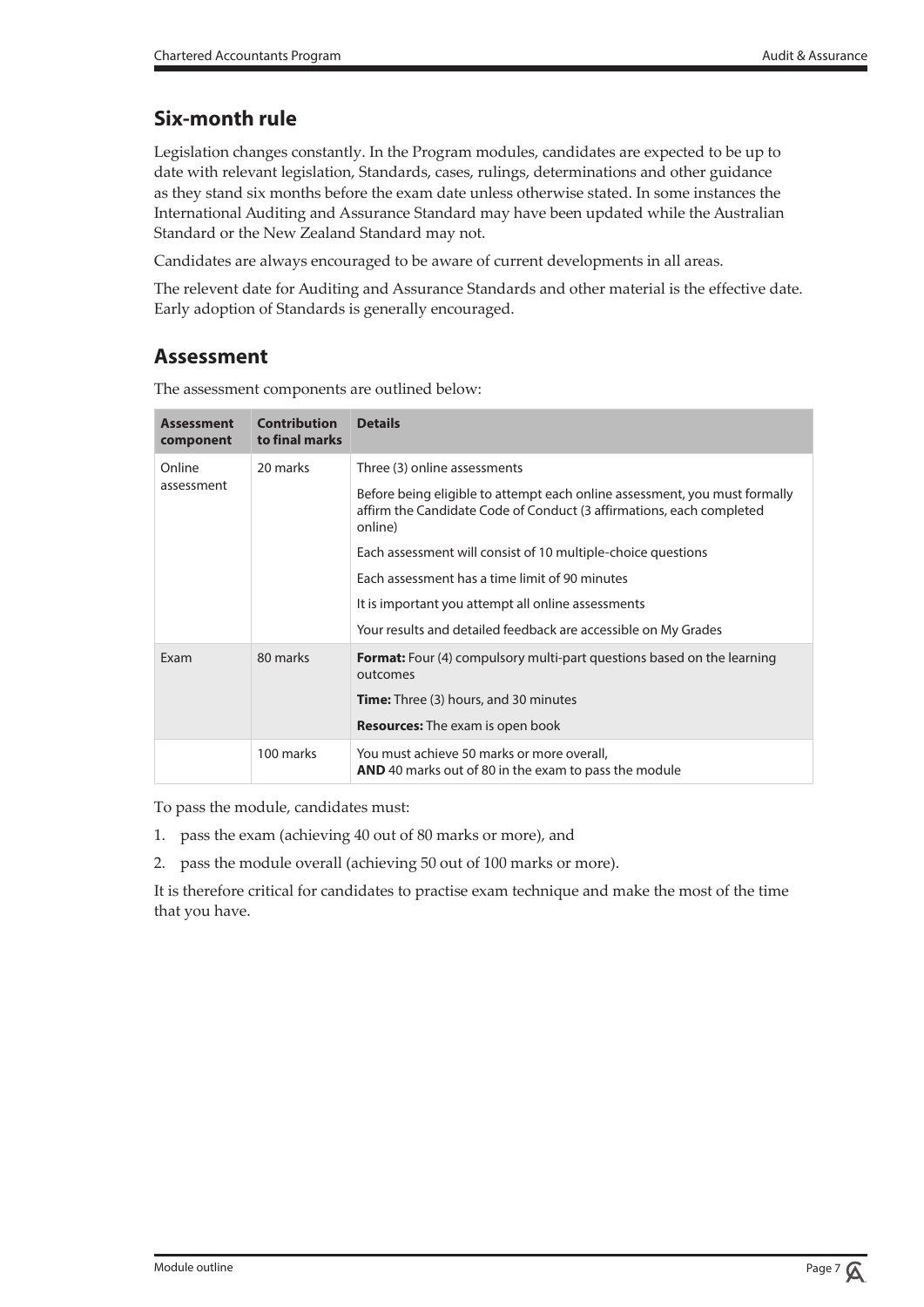## **Task words**

Task words are the verbs used in the AAA module learning outcomes, worked examples, activities and assessments. Understanding the meaning of task words helps candidates to know exactly what is being asked. Task words direct and tell candidates how to go about answering a question. Following is a list of task words as they apply to the Chartered Accountants Program.

| Word            | <b>Meaning</b>                                                                                                                                   |
|-----------------|--------------------------------------------------------------------------------------------------------------------------------------------------|
| Account for     | Demonstrate the accounting treatment by using a set of accounts                                                                                  |
| Advise          | Communicate appropriately the recommended course of action based on an analysis<br>of specific circumstances                                     |
| Analyse         | Examine closely; examine something in terms of its parts and show how they are related to<br>each other                                          |
| Apply           | Use established methods/tools/procedures to resolve relatively straightforward scenario or<br>problem                                            |
| Appraise        | Assess the value or quality of something; or assess its performance                                                                              |
| Assess          | Decide the value of something in a particular context                                                                                            |
| Calculate       | Ascertain or determine by mathematical processes, usually by the ordinary rules<br>of arithmetic                                                 |
| Classify        | Place objects/concepts into appropriate categories using an established tool/methodology<br>or framework                                         |
| Compare         | Critically consider two or more things, emphasising their similarities                                                                           |
| Consider        | Think carefully about something before making a decision, to look closely or attentively at<br>something                                         |
| Construct       | Build or make something, to form an idea, a process or procedure by bringing together<br>various theoretical and conceptual elements             |
| Contrast        | Critically consider two or more things, emphasising their differences                                                                            |
| Critique        | Give a judgement about the value of something and support that judgement with evidence                                                           |
| Define          | Make clear what is meant by something; or use a definition or definitions to explore<br>a concept                                                |
| Demonstrate     | A practical explanation of how something works or is performed                                                                                   |
| Describe        | Present a detailed account of something focusing on depth of knowledge                                                                           |
| Design          | Develop a procedure/process or course of action based on a selection of the optimum<br>combination from a range of available options             |
| Determine       | Establish the most appropriate or most correct answer or course of action from a range of<br>available options                                   |
| Develop         | Bring something into existence that has not previously existed, or to reshape something<br>from its initial position into something more refined |
| <b>Discuss</b>  | Present a detailed account offering an interpretation of something or focusing on breadth<br>of knowledge                                        |
| Distinguish     | Separate one from the other by distinct difference                                                                                               |
| Evaluate        | Determine the value of something, normally with reference to specific criteria                                                                   |
| Examine         | Inspect something in detail and investigate the implications                                                                                     |
| Explain         | Make clear the details of something; or show the reason for or underlying cause of<br>something; or the means by which something occurs          |
| <b>Identify</b> | Point to the essential part or parts. You might also have to explain clearly what is involved                                                    |
| Illustrate      | Offer an example or examples, to show how something happens, or that something<br>happens, or to make concrete a concept by giving examples      |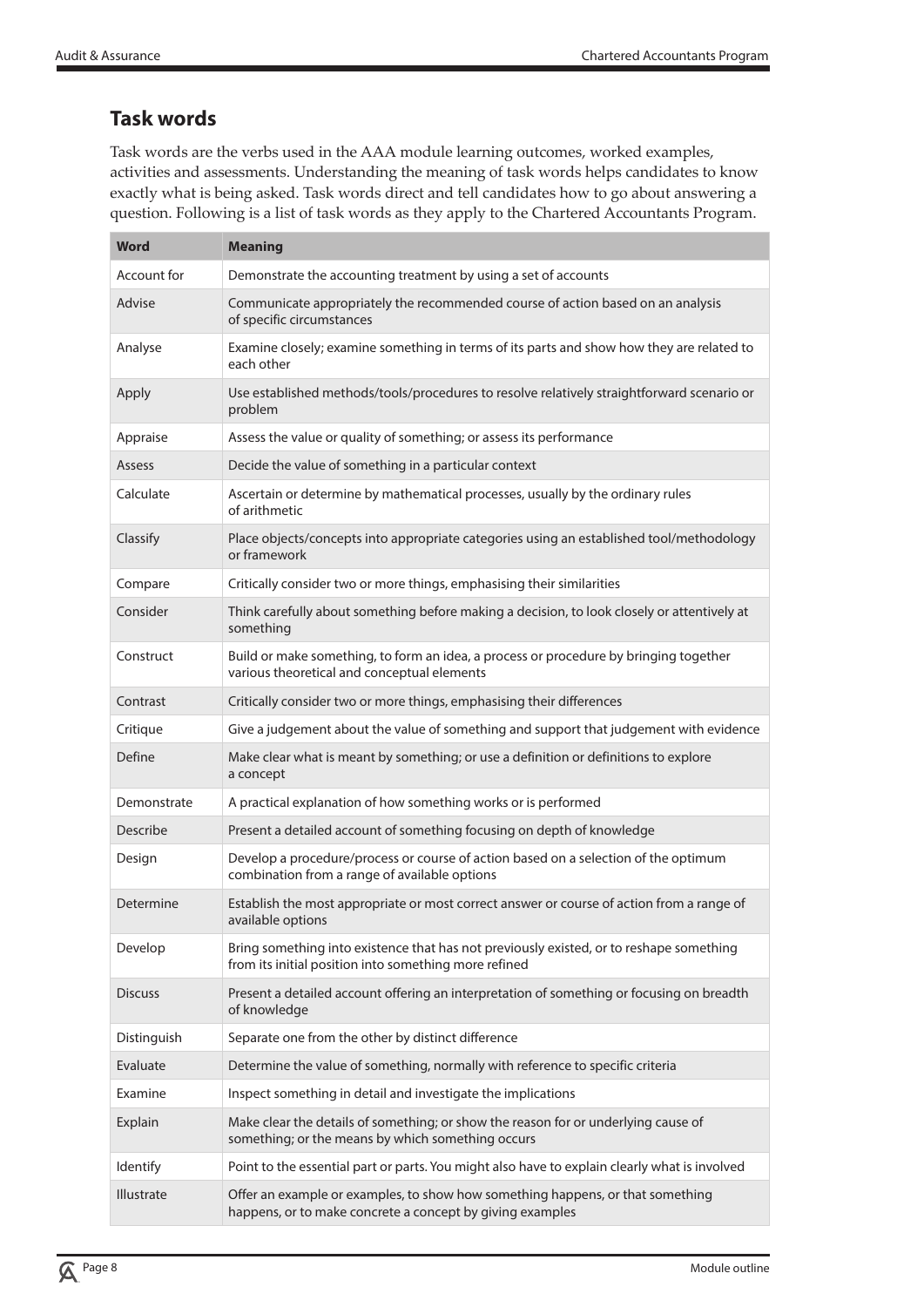| <b>Word</b>  | <b>Meaning</b>                                                                                                                                                               |
|--------------|------------------------------------------------------------------------------------------------------------------------------------------------------------------------------|
| Integrate    | Combine one aspect of their learning with another to form a holistic understanding<br>of a process, procedure or course of action                                            |
| Interpret    | Make clear the meaning of something and its implications                                                                                                                     |
| Justify      | Provide reasons why certain decisions should be made, conclusions reached and/or courses<br>of action taken                                                                  |
| List         | Note or itemise in point form                                                                                                                                                |
| Outline      | Go through and identify briefly the main features of something                                                                                                               |
| Plan         | Prepare a detailed proposal for doing or achieving something                                                                                                                 |
| Prepare      | Follow established procedures/methods to create a report of financial information<br>or commentary (e.g. Using a pro forma spreadsheet)                                      |
| Prioritise   | Designate or treat something as being very or more important; or determine the order<br>for dealing with (a series of items or tasks) according to their relative importance |
| Produce      | Without using a pro forma spreadsheet, or without any guidance, create a report of financial<br>information with commentary                                                  |
| Recommend    | Advocate a particular outcome or course of action based on an analysis of a range<br>of available options                                                                    |
| Review       | Report the main facts about something                                                                                                                                        |
| Select       | Carefully choose as being the best or most suitable                                                                                                                          |
| Solve        | Resolve; or work out to a result or conclusion                                                                                                                               |
| <b>State</b> | Accurately articulate established principles, concepts, terms, etc.                                                                                                          |
| Summarise    | Describe something concisely                                                                                                                                                 |

## **CA Program Candidate Code of Conduct and other policies**

As a CA Program candidate, you are bound by CA ANZ's Chartered Accountants Program Candidate Code of Conduct. This code outlines rights and responsibilities that candidates and staff have to each other and to the Chartered Accountants community and applies also to social media use. Candidates need to behave professionally and ethically when posting anything about the CA Program on social media.

You are bound also by all other CA Program regulations, policies and procedures. Cheating, plagiarism, falsifying data, breaching copyright, collusion and other forms of academic dishonesty are breaches of the CA Program's Candidate Academic Integrity Policy and Procedure and will be addressed in accordance with this policy and procedure.

## **Candidate support and Special consideration**

The CA Program's policy and procedure for special consideration is available in our Candidate Assessment and Grading Policy and Procedure.

Should you find you require additional support during your studies, please get in touch with us via email to AAAmodule@charteredaccountantsanz.com, or contact our Candidate Support team at CandidateSupportProgram@charteredaccountantsanz.com.